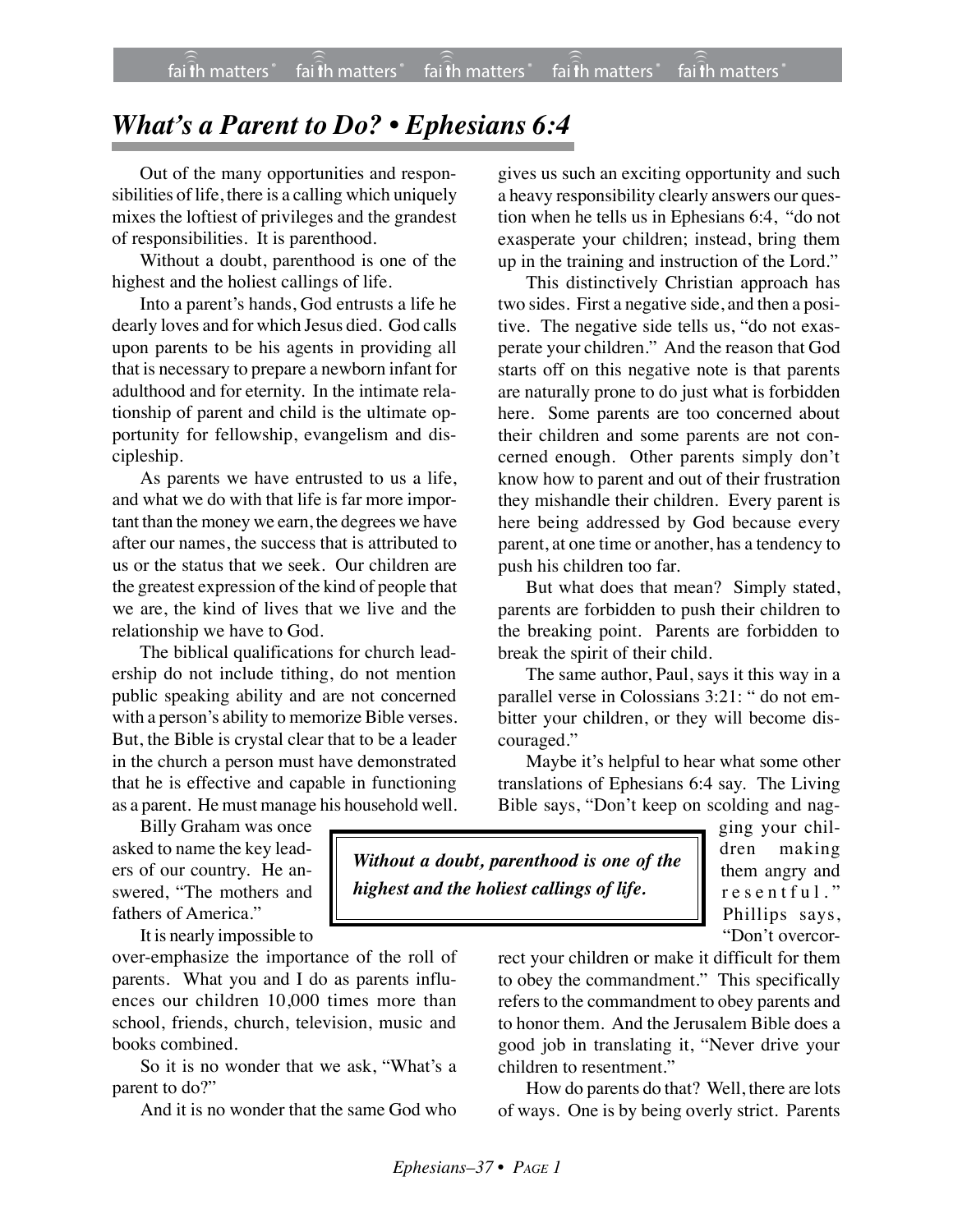who are overly strict often fail to trust their children and many times raise children with a very poor self-image. They break the commandment of Ephesians 5:21 to "submit to one another" because they never submit to their children – they never admit to being wrong. Eventually these children may rebel in anger. There are parents who say that you can't be too strict, but God says that you can be too strict, and God forbids that.

My mother had an approach in raising my three brothers and me that I think was good. I try to apply it with our children. My mother would say, "If ever asked, I will try always to say yes and only say no when I have to."

Many times, as parents, we're predisposed to say no. As parents, we ought to be predisposed by God's grace to say yes whenever we possibly can.

Some parents always want perfection from their children. They have unreasonable expectations. When less than perfection and less than best is given, approval and affection and love are withheld. That is provoking your children to exasperation. Let your child be a child.

Some parents tell their children to do what they, as parents, are unwilling to do. "Save money", but there is no indication that the parents save money. "Go to church", but the parents stay at home. "Don't smoke, don't drink, don't drive the car so fast" – but then the parents do what they tell their children they shouldn't do.

There are parents who provoke anger in one child by treating a brother or sister with favoritism. There are other parents who fluctuate greatly in their treatment of a child so that how a child is disciplined has nothing to do with what the child does but depends rather upon the mood of the parent and on what happened that day. Some parents are unfair and severe in their punishment of children, frequently punishing but seldom rewarding. And some parent force their children to compete for their attention - - - compete against the company, the church or the parent's hobby.

Martin Luther had an overly strict and severe father. Maybe that explains why, when commenting on Ephesians 6:4, Martin Luther wrote, "Spare the rod and spoil the child, that is true. But beside the rod keep an apple to give him when he has done well."

Parents, "do not exasperate your children."

How do you know if you are doing that? Ask yourself, "Is my child filled with anger that bubbles to the surface?" If the answer is yes, then that is a key sign that you have not heeded the word of God to not exasperate your child.

Ask your son or daughter. There is no one who can grade you better as a parent than your own child. God calls upon us in these relationships of Ephesians 5 and 6 to submit to one another out of reverence for Jesus Christ. There is beauty in a parent going to a child and saying, "Help me to be a better mother; enable me to be a better dad."

That's the negative side. There is a positive side as well, and it has two parts: training and instruction. Christian parents are responsible to train their children in the practical routines of Christian living. Parents are to train their children much like a coach or a trainer of an athletic team trains the players on that team. Show your children what to do. Explain how to do it, and supervise, correct, punish and reward until what you are seeking to train your child to do becomes a habit. Then move on to some other area of training.

As parents bringing up our children in the discipline of the Lord, it is necessary to understand some important principles.

Discipline or lack of discipline makes or breaks your child in life! By discipline I'm not talking about punishment – that's a misunderstood concept of discipline. Discipline is enabling someone to have an ordered and structured and controlled life. Without discipline your child will not be able to work and think and pray and read and give and change and improve and grow as he should. Without discipline he is handicapped for all of life.

On the other hand, if you give your child a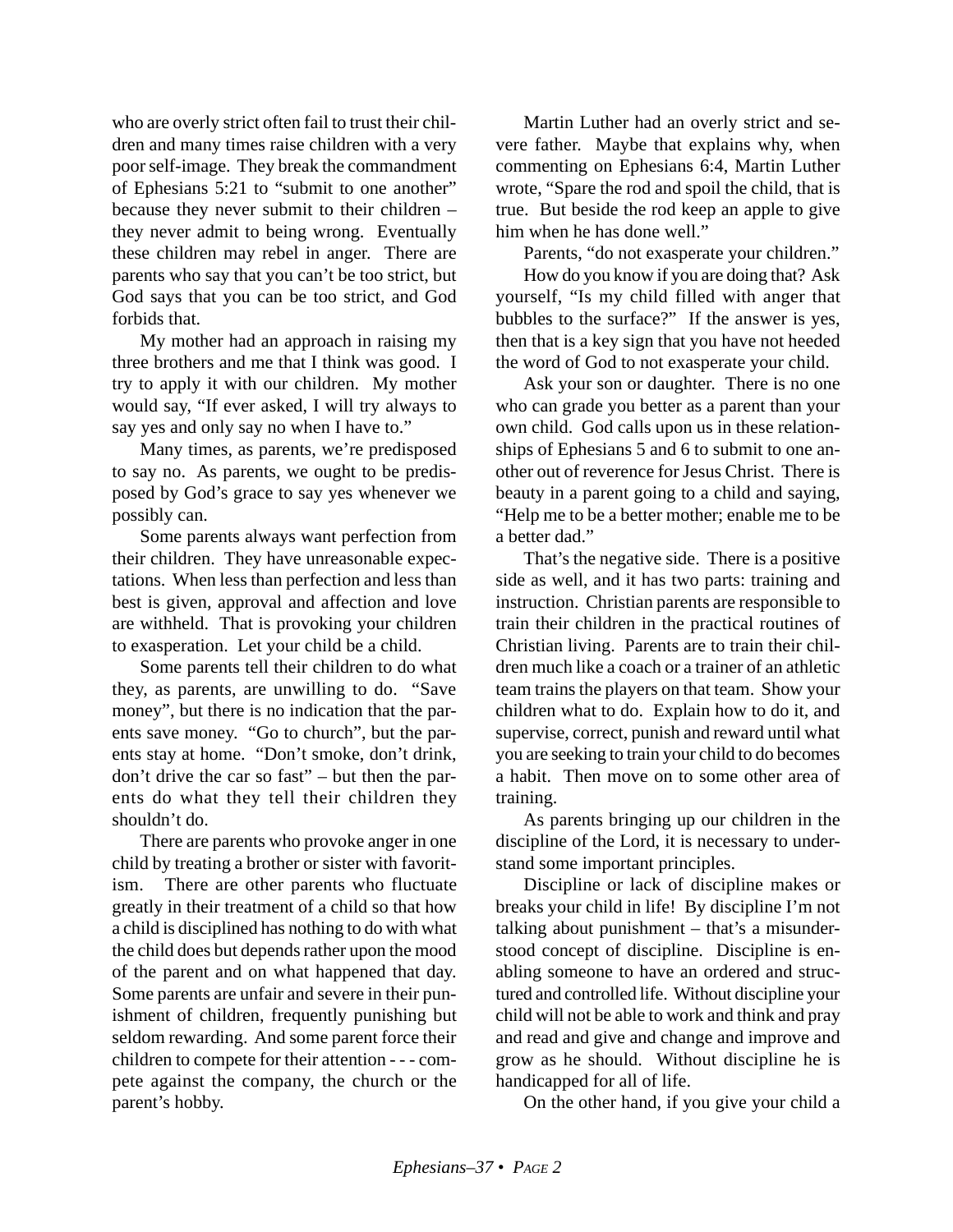disciplined way of life, you have given him one of the most valuable tools that he can have for any experience he will ever encounter. With discipline he will be able to control his temper, complete his job, raise his family, walk with God, control his weight, refrain from gossip and abstain from immorality. He'll be ready for life.

Give your child discipline and you have given him a precious gift.

Discipline is a way of life that takes years to learn. It is unfair to expect your child to learn discipline in a few

weeks or months. Like most great accomplishments, it takes a long time to build. You work on it with diligence and determination day after day and year after year. It may not be easy, but it will be worth it.

Discipline is more taught by example than by word. Show your children how to work hard and how to save money. Show them how to sit still in church, how to study the Bible, how to pray and how to witness. Model for them how to dress properly and how to behave with the opposite sex. Be an example for them in the way you face crises, how you handle discouragement and how to walk with God. Admit your own weaknesses, your own failures. Tell them about your commitment to God.

Teach your child, by example, how to live life and how to walk with God.

While it's true that the discipline of the Lord generally includes all of the good of life, most specifically it includes the relationship to God through holiness and the relationship to our fellowman through righteousness. We are to teach our children about sin and about confession of sin, about prayer, about daily devotions and about loving God with all their heart and soul and mind. And we are to teach our children to tell the truth, to be honest, to never degrade other people and to always walk in integrity and morality.

It is far more important to discipline our children to become men and women of God than that we prepare them to follow in our profession or succeed by the world's standards. What greater honor could God ever give us than to bring up our children in the discipline of the Lord?

In addition to the training of discipline, we are to give the truth of instruction. The respon-

*We must creatively seek ways to instruct our children in the ways of the Lord!*

sibility for the knowledge of God's Word belongs to parents and not to the church or school! It is the parents' responsibility to be sure that their chil-

dren know and understand the content and the truth of the Bible.

Parents, teach your children the truths of God! Memorize Bible verses with them. When you watch television with your children, interpret what is good and what is bad in light of what the Bible teaches. (In order to do this you must know what the Bible teaches!) Continually interpret all of life's situations in terms of the Bible: death, sins, victories, defeats, money, friendships. Everything!

Place the highest priority on knowing God's truth. It is more important that your children know and understand what God has to say than that they know history, math, chemistry, language or any other area of human knowledge.

And again, we must model. Are your children as likely to see you reading the Bible as the sports page or the Wall Street Journal? Are your children as likely to hear you quote the Bible as they are to hear you quote the latest stock market reports or the gossip in the neighborhood or the standings of sports teams?

We must creatively seek ways to instruct our children in the ways of the Lord! In doing this there will, obviously, be changes that take place in our own lives in the areas of discipline and knowledge. And that is the real key to effective parenting.

God's word to parents is so straightforward, so concise and clear cut when it says, "do not exasperate your children; instead, bring them up